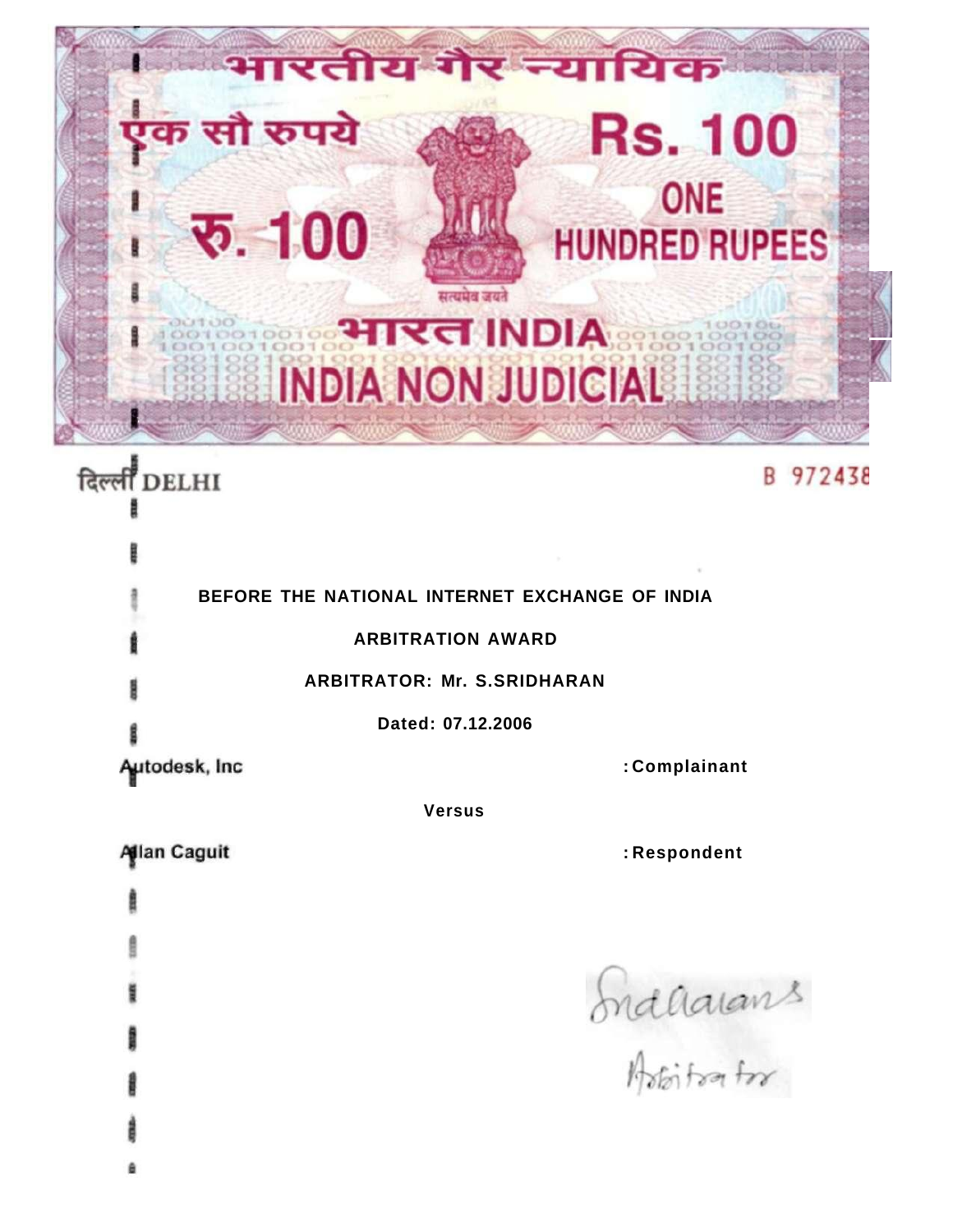#### **BEFORE THE NATIONAL INTERNET EXCHANGE OF INDIA**

#### **ARBITRATION AWARD**

#### **ARBITRATOR: Mr. S.SRIDHARAN**

#### **Dated: 07.12.2006**

Autodesk, Inc **and Autodesk**, Inc. **Autodesk**, Inc. **Complainant** *Complainant* 

**Versus** 

Allan Caguit **and Caguit 1999** and 2008 and 2008 and 2008 and 2008 and 2008 and 2008 and 2008 and 2008 and 2008 and 2008 and 2008 and 2008 and 2008 and 2008 and 2008 and 2008 and 2008 and 2008 and 2008 and 2008 and 2008 an

#### **1. The Parties**

The Complainant is Autodesk Inc, a company organized and existing under the laws of United States of America, having its corporate headquarters at 111 Mclnnis Parkway, San Rafael, California 94903, USA, represented by its counsel Saikrishna & Associates at C7 First Floor, Sector 40, Noida.

The Respondent is Allan Caguit of 2505 Painted Rock Drive, Santa Clara California 95051, USA.

#### **2. The Domain Names and Registrar**

The disputed domain name  $\langle$  autocad.in > is registered with online Nic.

### **3. Procedural History**

3.1 The Arbitrator received hardcopy of the Complaint along with Annexures on 17.11.2006. Arbitrator issued by email on 17.11.2006 to the Respondent a

Endharans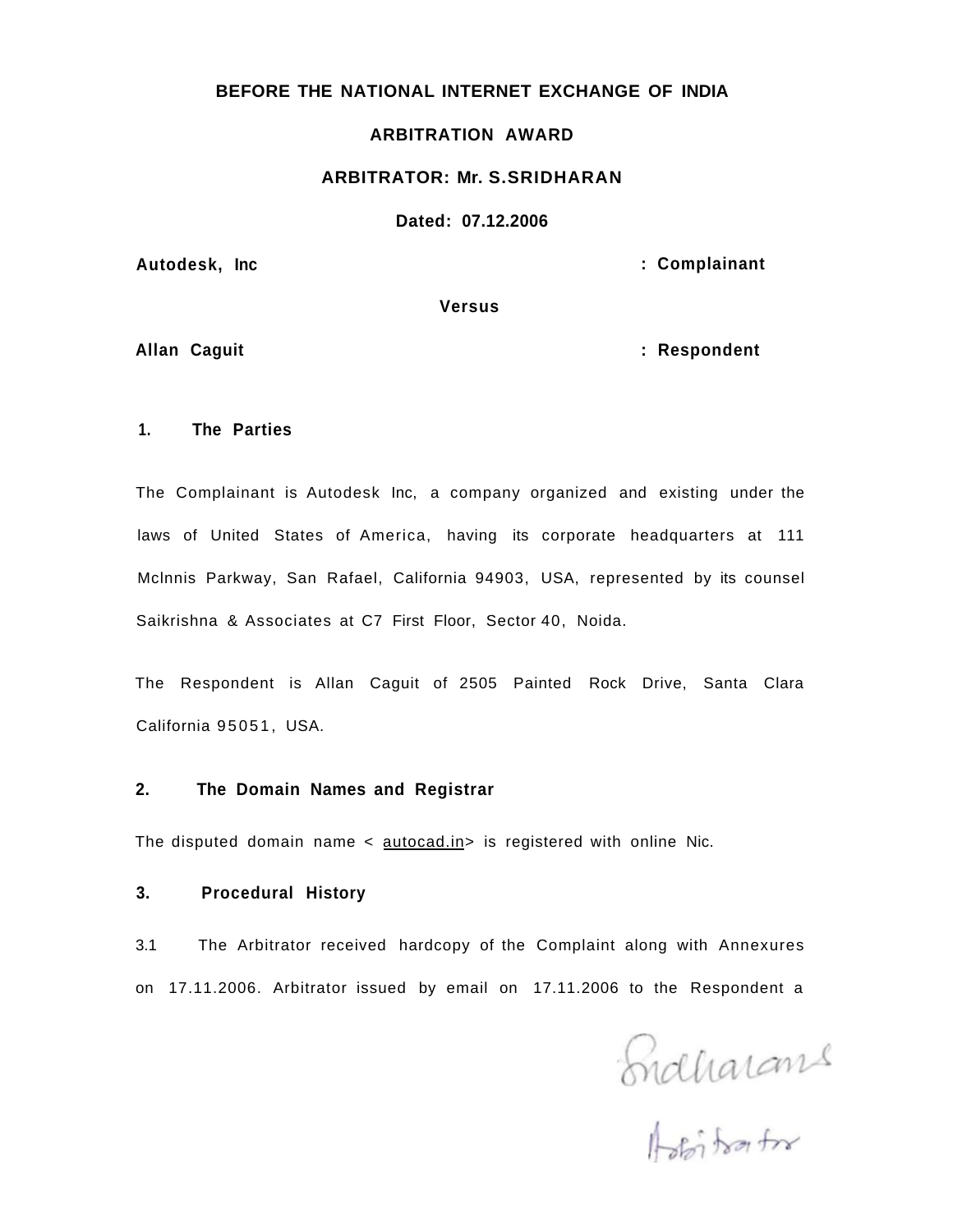Notice setting forth the relief claimed in the Complaint and directing him to file his reply to the Complaint within 15 days. The Respondent did not file any reply.

3.2 On 02.12.2006, Arbitrator sent an email to the Respondent informing him that an award would be passed on 7<sup>th</sup> December 2006 and the Respondent would make any submissions, if any, for the consideration of the Arbitrator before 7<sup>th</sup> December 2006 failing which the Arbitrator would decide the Complaint on the basis of the merits of the Complaint.

3.3 The Respondent did not make any submissions to the Arbitrator but copied to the Arbitrator an email to the Complainant that the Respondent has already spoken to his domain name registrar about transferring the disputed domain name < autocad.in> to the Complainant.

3.4 The Arbitrator sent a notice on 17.11.2006 to the counsel for the Complainant to submit case laws, if any relied upon by the Complainant. The Complaint did not respond to this email. On 2.12.2006, the Arbitrator informed the Complainant by that an award would be passed on  $7"$  December 2006 and the Complainant would make his additional or oral submissions, if any for the consideration of the Arbitrator before 7<sup>th</sup> December, otherwise the Arbitrator would decide the Complaint on the basis of the merits of the Complaint.

3.5 The Complainant expressed his intention to make his oral submissions to the Arbitrator by return mail on 2.12.2006. But till the passing of the award, the Complainant has not made any request for personal hearing in accordance with Rule 10 of INDRP Rules of Procedure and has not made any oral submissions

as intended.<br>2<br>Addition for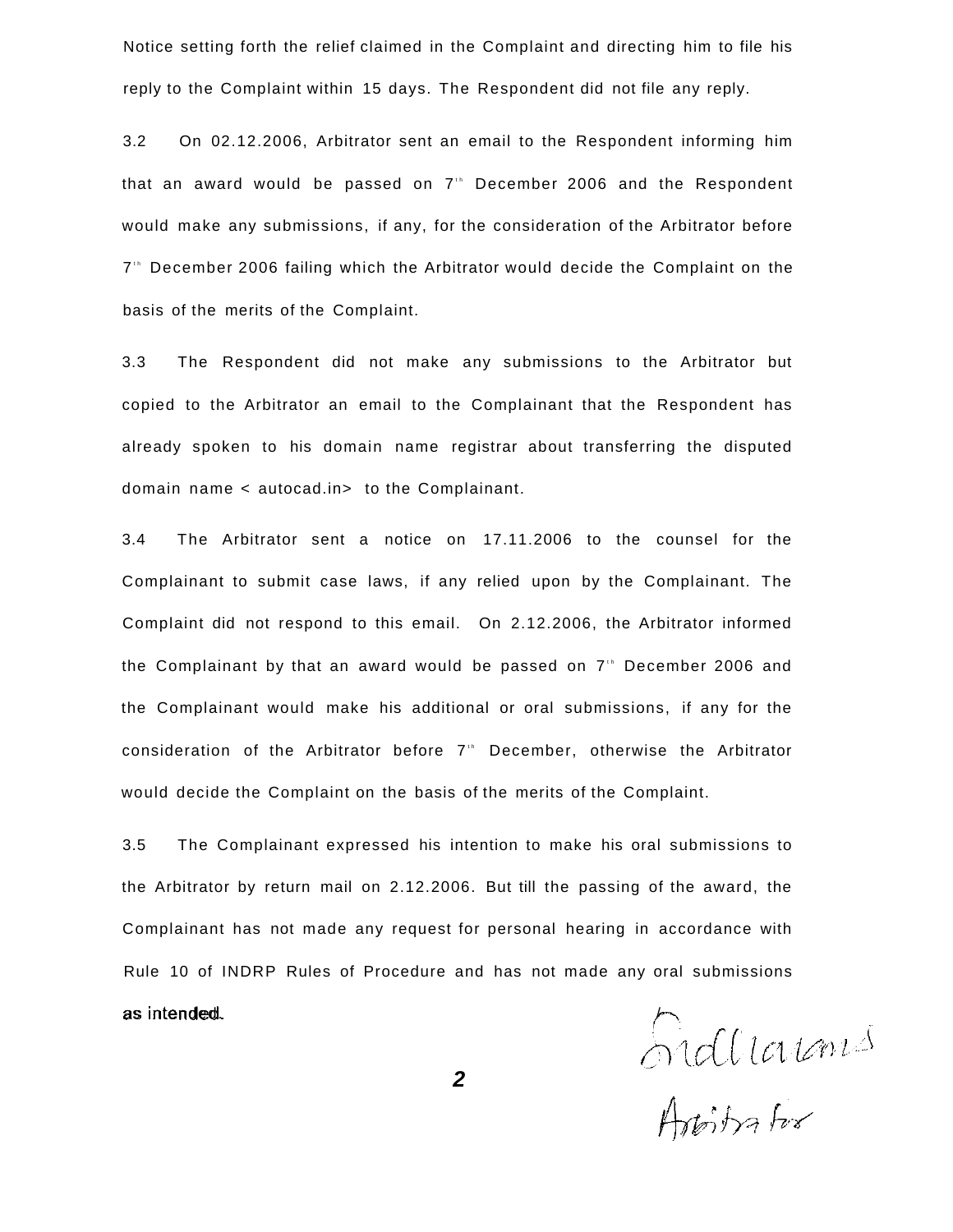3.6 The Arbitrator has proceeded on the basis of the merits of the Complaint and the documents filed thereto.

#### **4. Factual Background**

4.1 The Complainant is one of the world's leading design software and digital content creation companies. The Complainant helps its customers in the construction, manufacturing, infrastructure, digital media and wireless data services fields. As a worldwide design resource, the Complainant helps over 7 million design professionals in over 160 countries to model, make, manage and market their designs - from hotels, motorways, office buildings, and lifts to award winning special effects and utility district electrical plans.

4.2 The design data enterprise is an increasingly fast paced segment of the computer software industry and has a bearing upon all regular/conventional departments such as sales, operations, marketing and the entire supply chain. The Complainant is a critical business partner that keeps much of this design data enterprise well oiled by providing high quality design software solutions.

4.3 The Complainant's line of products includes AutoCAD, AutoCAD Lt, Autodesk Map Guide, Autodesk Raster Design, AutoCAD Mechanical, Autodesk Inventor Professional, Autodesk VIZ, Autodesk Revit Series, Autodesk Civil 3D, Autodesk Architectural Desktop etc.

4.4 AutoCAD is a mainstream software platform that is used extensively by architects, engineers, surveyors, interior designers, etc. AutoCAD offers high levels of specialization and customization. The products are available in India.

Sidharan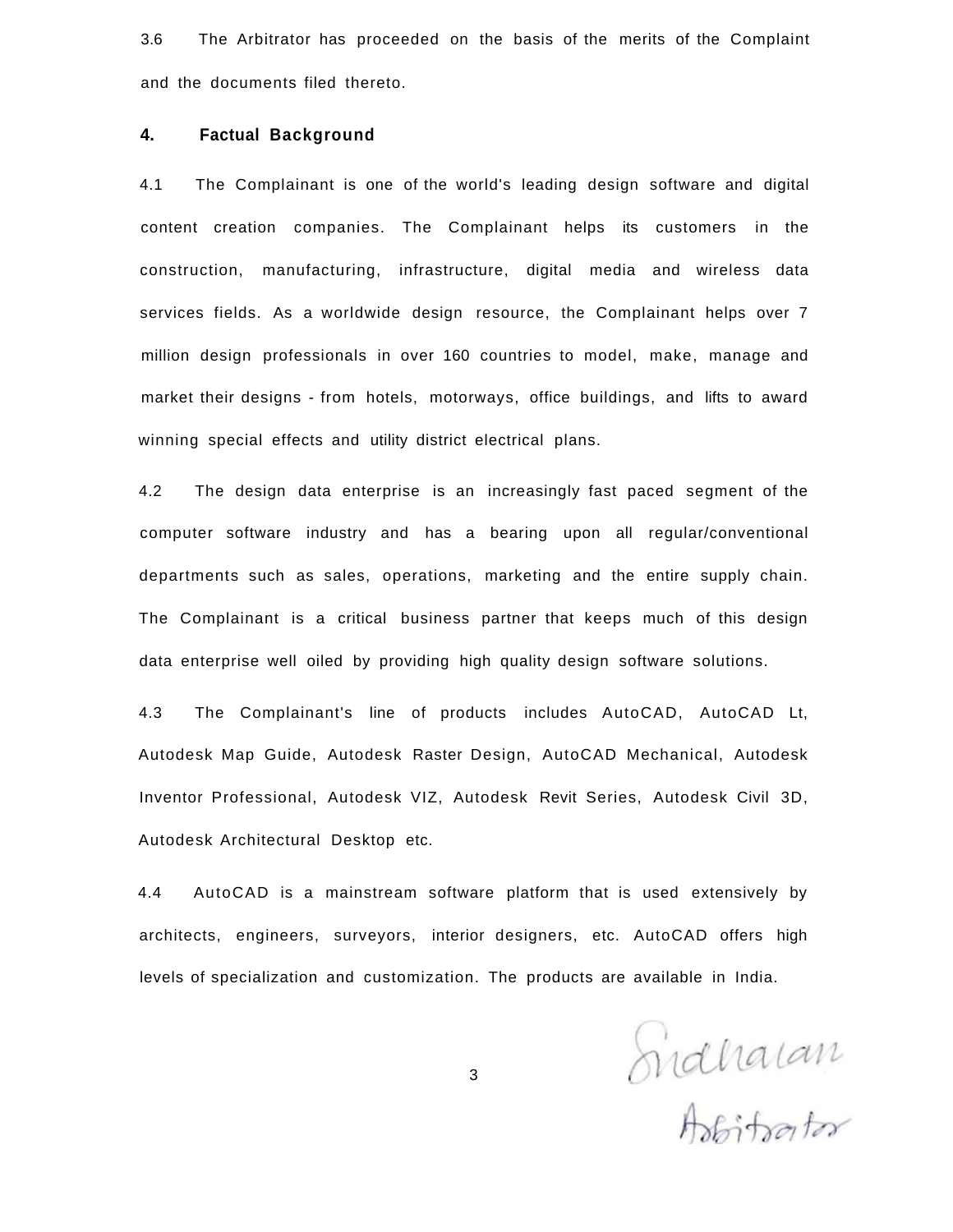4.5 The Complainant adopted the mark AutoCAD in respect of its designing software in 1984. The word AutoCAD is a coined and fanciful term. The Complainant's software under the mark AutoCAD is the leading designing software in the world. The mark AutoCAD is inherently distinctive and has acquired substantial goodwill, and has become a valuable commercial asset of the Complainant.

4.6 The Complainant is the proprietor of the trade mark AutoCAD by virtue of priority in adoption, continuous and extensive use and widespread advertising.

4.7 The Complainant has filed applications and owns registrations for the AutoCAD mark in many countries including India under various classes. The Complainant has filed copies of certificates of registration of the mark AutoCAD in select countries across the globe. Indian Application No. 1347560 filed on 21.03.2005 in class 09 is still pending for registration.

4.8 The present complaint is filed on account of the unauthorized and illegal registration and use of the Complainant's registered trade mark AutoCAD as part of its domain name by the Respondent.

4.9 The Respondent has informed by email to the Complainant that he was in the middle of transferring the domain name to the Complainant. The Respondent had already spoken to his registrar in this respect and his registrar would something to transfer the domain name to the Complainant.

### **5. Parties' Contentions**

**A. Complainant** 

Endlinianis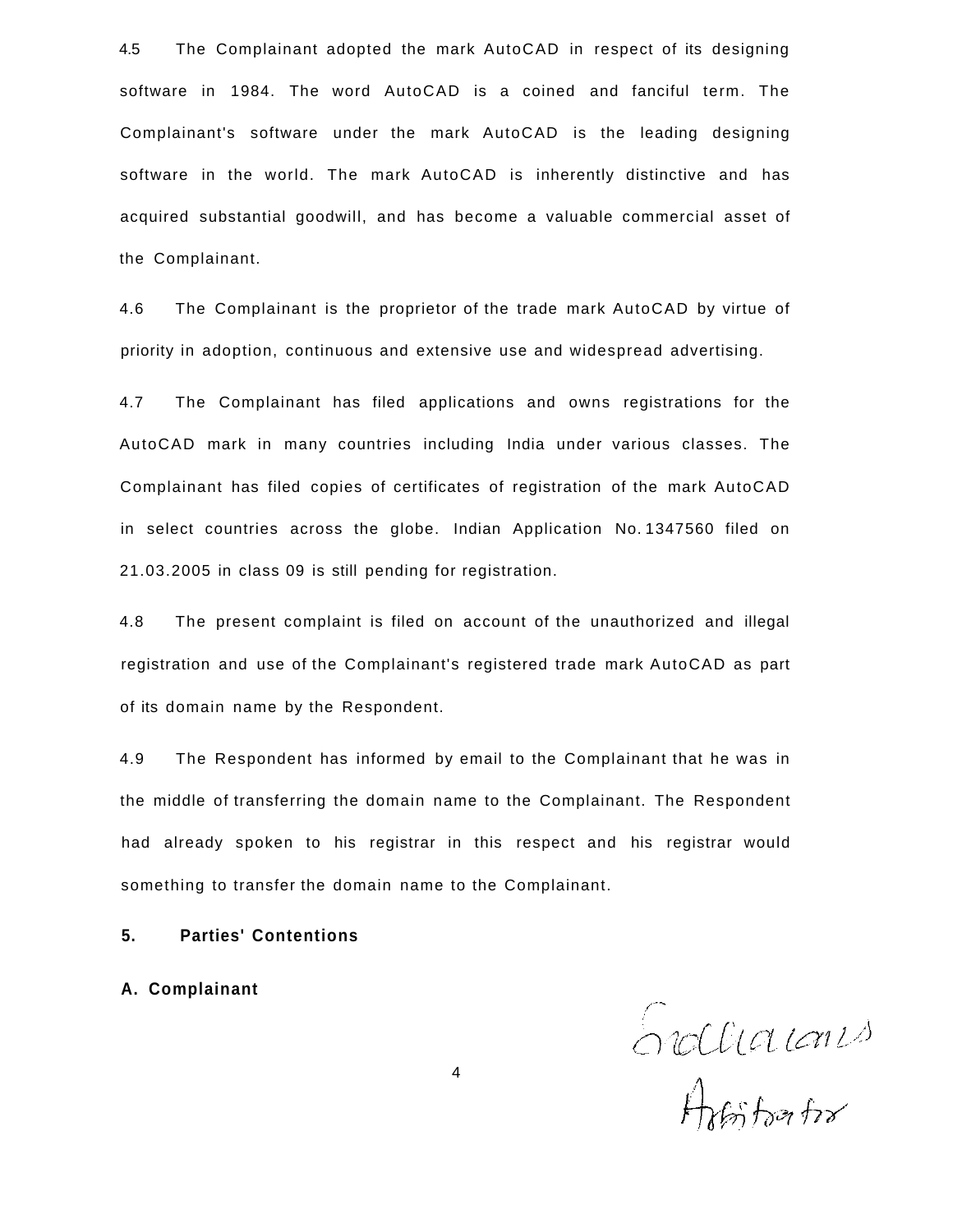5.1 The Complainant's mark AutoCAD is a well known trade mark. The Complainant has established both common law and statutory rights in respect of its mark AutoCAD. The disputed domain name < autocad.in> wholly incorporates and is identical to the trade mark AutoCAD of the Complainant.

5.2 The Complainant has a significant presence in India and the registration of the domain name < autocad.in> by the Respondent precludes the Complainant from obtaining a domain name registration that is India specific, which is invaluable in the marketing and sale of its products and services in the territories of India.

5.3 The unlawful and illegal registration of the domain name < autocad.in> by the Respondent causes irreparable damage and injury to the complainant's goodwill and reputation; and results in dilution of the Complainant's trade mark AutoCAD.

5.4 The Respondent has registered the domain name < autocad.in> only to capitalize on the goodwill associated with the trade mark of the Complainant. The registration is in bad faith and is without authorization from the Complainant.

5.5 The Respondent has no apparent use for the domain name other than to profit from squatting on the same. The Complainant had requested the Respondent to transfer the domain name <autocad.in> to the Complainant. The Respondent was ready to transfer and wanted to know the best offer for transferring the domain name< autocad.in> to the Complainant. The Complainant offered to reimburse the registration fee, out of pocket and other incidental expenses incurred by the Respondent in registering the domain name

Endharans

5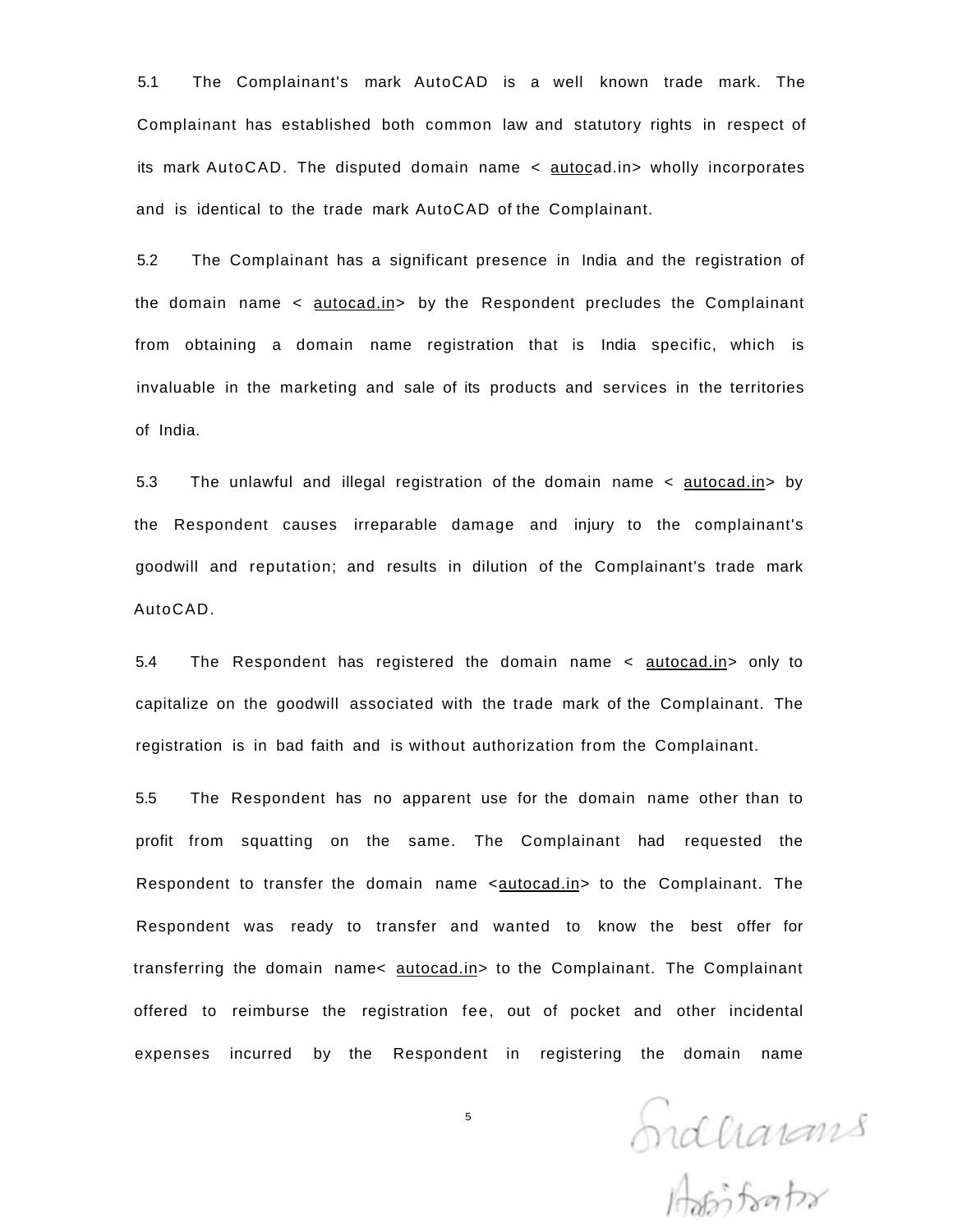<autocad.in>. The Respondent did not reply to the offer made by the Complainant.

5.6 The web site under the domain name < autocad.in> is inactive from the date of its registration in the year 2005. It evidences that the Respondent has no bona fide intention to use the domain name < autocad.in> and the domain name is registered only for the purpose of trafficking.

5.7 The Respondent could have no justification for seeking registration of a domain name wholly incorporating the Complainant's mark AutoCAD. The act of registering a domain name which incorporates the Complainant's trade mark AutoCAD by the Respondent is likely to cause confusion, deception or persuade the internet users into believing that the domain name <autocad.in> or the Respondent is affiliated, connected or otherwise associated with the Complainant or its products.

5.8 The domain name < autocad.in> registered by the Respondent is an instrument of fraud and deception causing considerable damage to the Complainant's business interests, apart from prejudicing substantial public interest.

#### **B. Respondent**

5.9 As stated above, the Respondent has informed by email to the Complainant that he was in the middle of transferring the domain name to the Complainant. The Respondent had already spoken to his registrar in this respect

Svollarans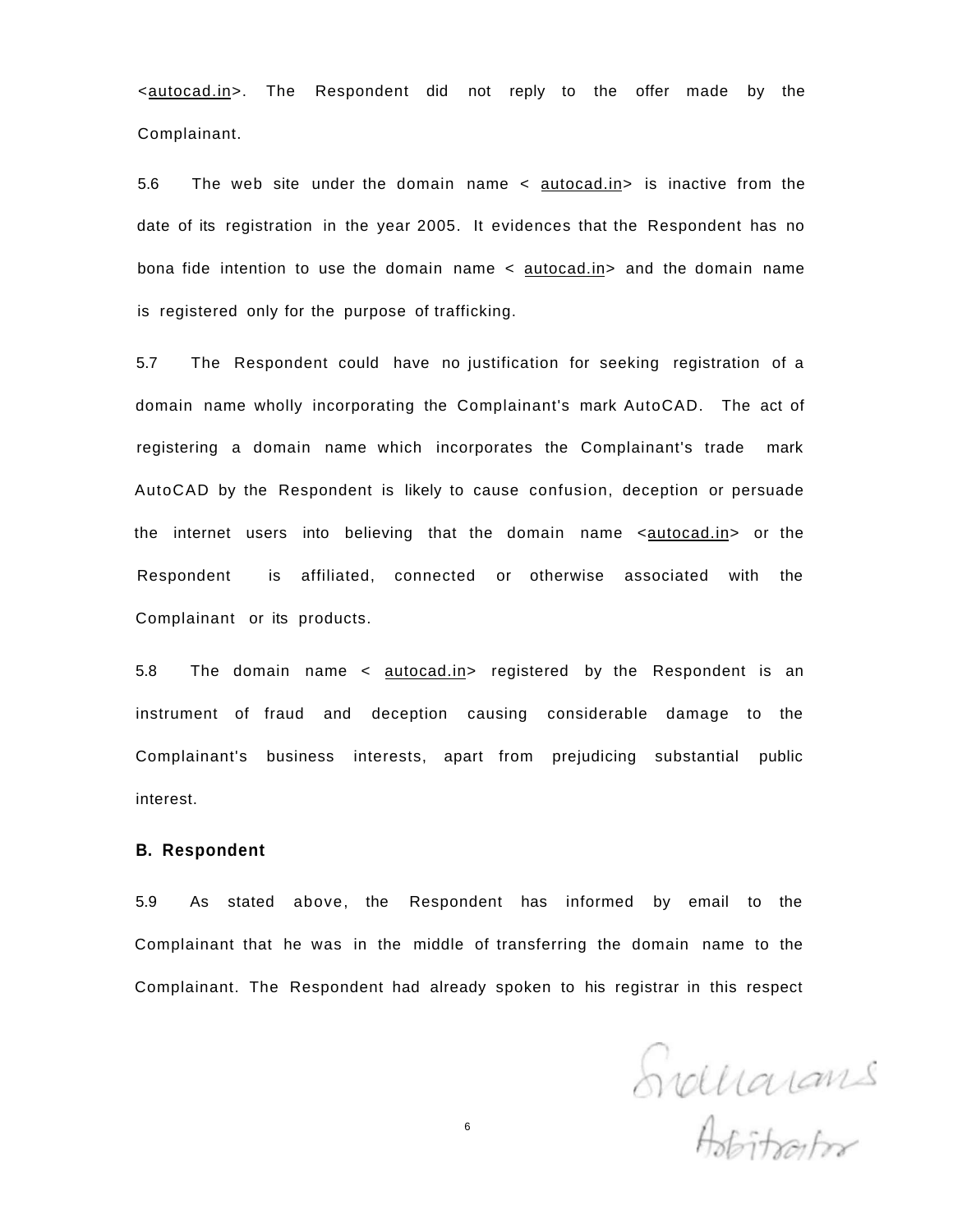and his registrar would something to transfer the domain name to the Complainant.

#### **6. Discussion and Findings**

# **A. Domain Name registered is identical or confusingly similar to a trademark of the Complainant**

6.1 The Complainant is the proprietor of the trade mark AutoCAD. The Complainant has filed applications and owns registrations for the AutoCAD mark in many countries including India under various classes. The Complainant has also filed an application in India for registration of the mark AutoCAD. Thus the Complainant has established both common law and statutory rights in respect of its mark AutoCAD.

6.2 The Complainant's mark AutoCAD is a well known trade mark in India. The disputed domain name < autocad.in> wholly incorporates the Complainant's distinctive mark and is thus identical to it. The suffix ".in" does not contribute to distinguish the disputed domain name from the Complainant's trademark.

6.3 Therefore, the disputed domain name < autocad.in> is identical with and confusingly similar to the Complainant's mark AutoCAD.

**B. Respondent has no rights or legitimate interests in respect of the Domain Name** 

6.4 In this case, the Respondent has not filed any response to the notices sent to him. But the Respondent sent an email to the Complainant. It was stated in the email that the Respondent was not able to respond immediately. The

Indualants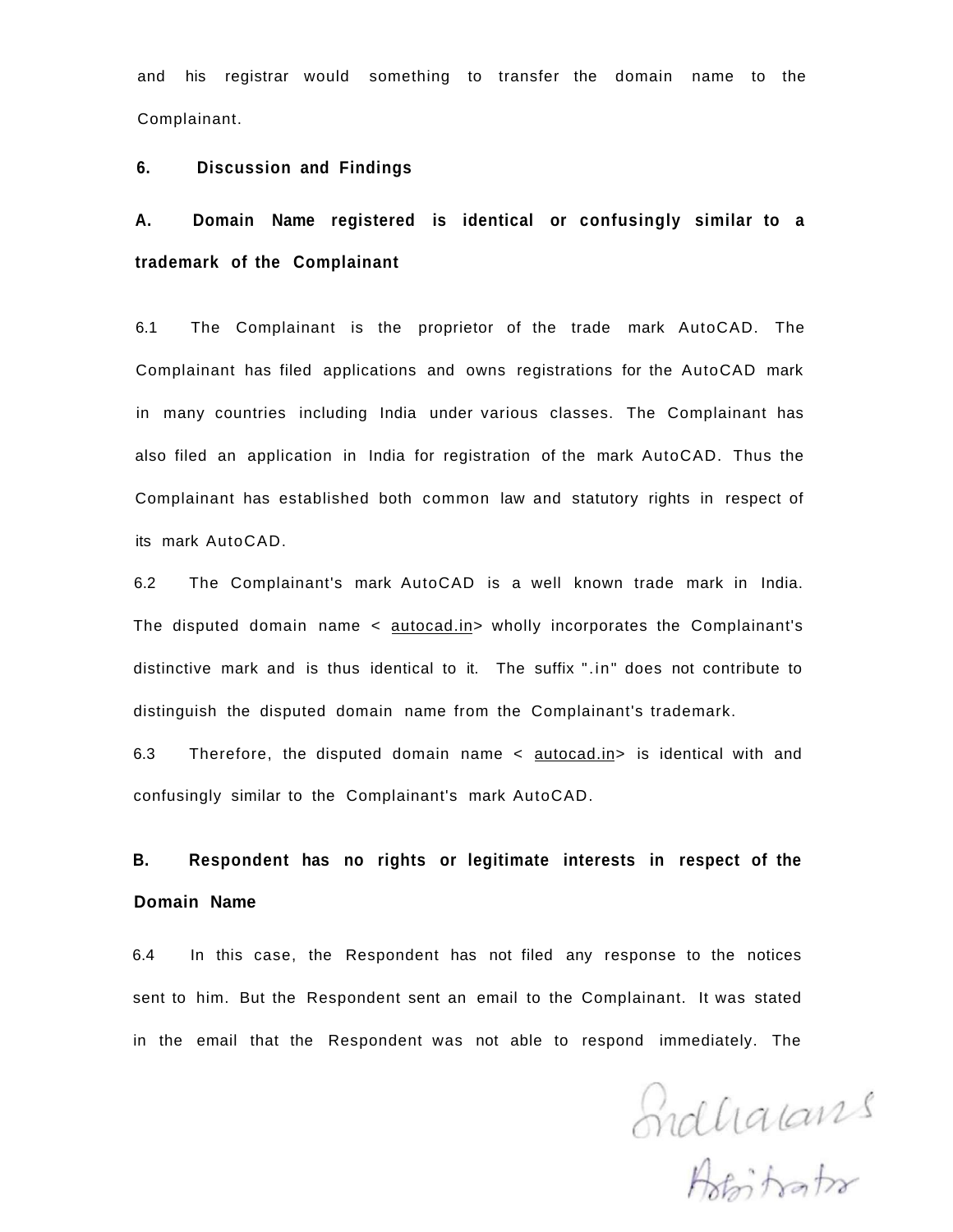Respondent was in the middle of transferring the domain name to the Complainant. The Respondent had already spoken to his registrar in this respect and his registrar would something to transfer the domain name to the Complainant.

6.5 The Respondent has not made any submissions, other than the above email to the Complainant, evidencing circumstances giving rise to a right to or legitimate interests in the disputed domain name < autocad.in >

6.6 The Respondent's only response was the email communication to the Complainant and the said response to the Complainant has clearly established that the Respondent has no right or legitimate interest in the domain name.

#### **C. Domain Name has been registered and is being used in bad faith**

- 6.7 The facts that:
	- (a) The web site under the domain name  $\lt$  autocad.in > is inactive from the date of its registration.
	- (b) The Complainant had requested the Respondent to transfer the domain name <autocad.in> to the Complainant. The Respondent was ready to transfer and wanted to know the best offer for transferring the domain name< autocad.in> to the Complainant. The Complainant offered to reimburse the registration fee, out of pocket and other incidental expenses incurred by the Respondent in registering the domain name < autocad.in>. The Respondent did not reply to the offer made by the Complainant.

Endliaram

8